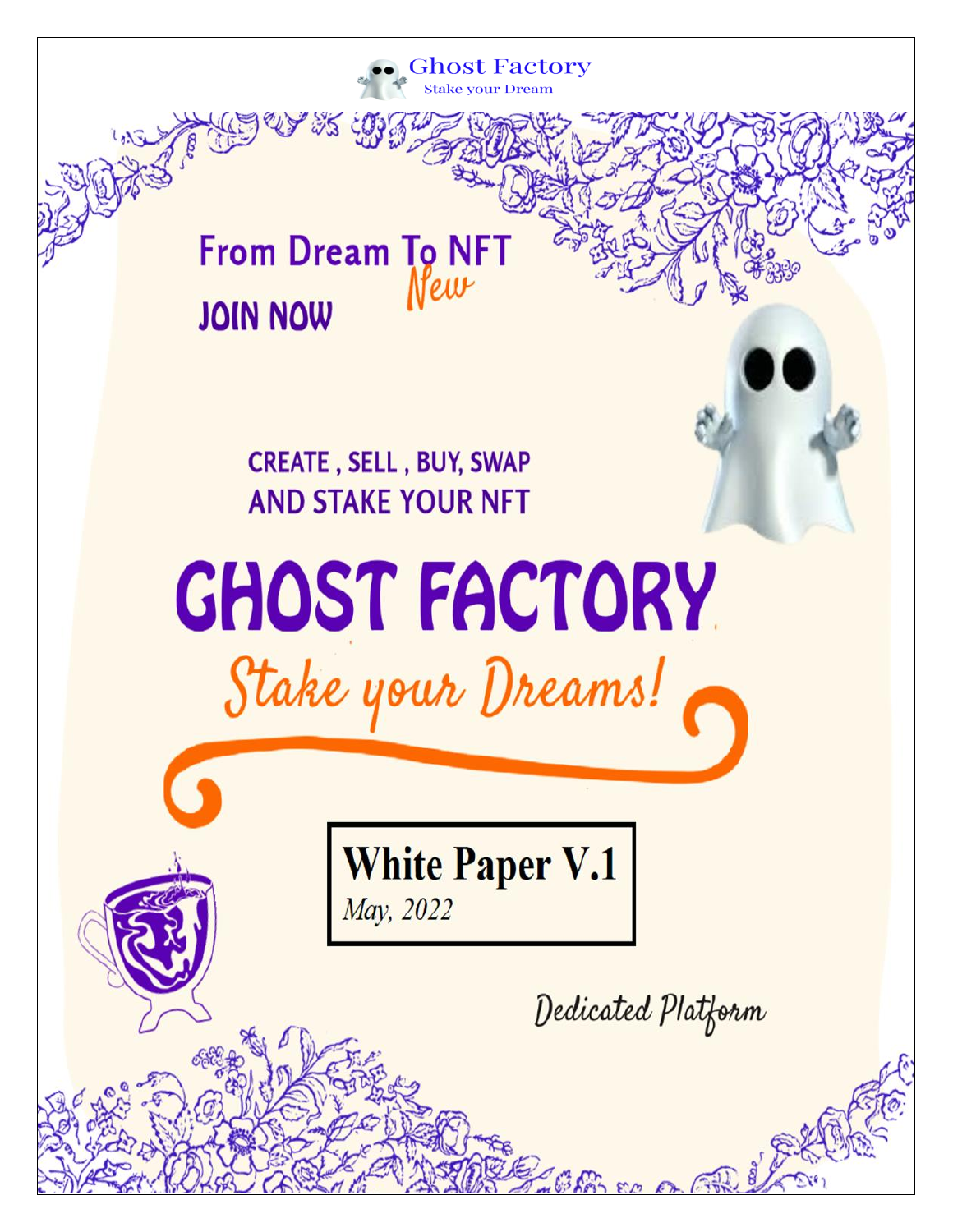

# **Ghost Factory White Paper:**

Your Dreams, Your NFT!



#### **Disclaimer**:

This white paper does not constitute a prospectus or financial service offering document and is not an offer to sell or solicitation of an offer to buy any security, investment products, regulated products or financial instruments in any jurisdiction.



#### **Idea:**

NFTs are usually associated with non-physical art but in reality, there are several different types of NFTs as following:

- Collectible items
- Artwork
- Event tickets
- Music and media
- Gaming
- Big Sports Moments
- Virtual Fashion
- Real-world assets
- Memes
- Domain names

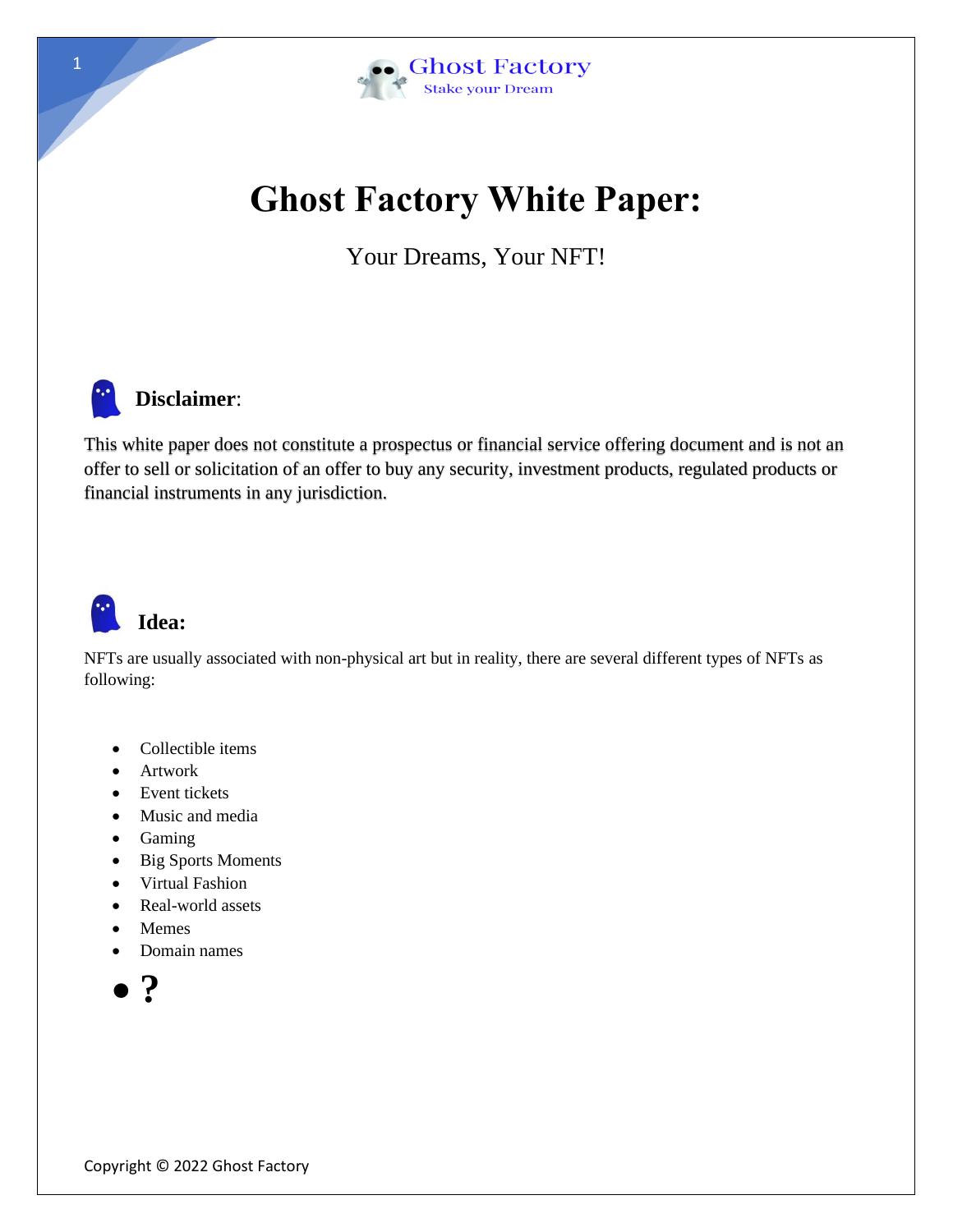

Ghost Factory idea came to my mind by complicated night dreams, including my nightmares in a surreal context.

There are 5 main types of dreams:

- Normal Dreams
- Daydreams,
- Lucid dreams,
- False awakening dreams
- Nightmares

#### **Could I Change Surreal Dreams into NFT?**

#### **Create your NFT: Dedicated just for your DREAMS!**

Ghost Factory provides you a platform to invest in your dreams. Our Innovative platform support you from NFT creation on surreal content and sell them on market place to NFT staking by creation a surreal world full of your night dreams. Mint NFT creations, including dream books, digital art or movies.

To create NFT you need to **write, design and submit** your artwork. Write and design short story about your any dreams in your life including your night dreams, respect the dream content, Ghost Factory is **dedicated for dreams** and any **other NFT types (Music, pure artworks,…)** will **be deleted** by admins of NFT market place.

Remember your night Dream, Write and Design it, Covert to an artwork and Submit as NFT. A collection of Nightdreams would be called **Dream Book.**

# **Create your NFT Dream** GHOST FACTORY

 $\overline{2}$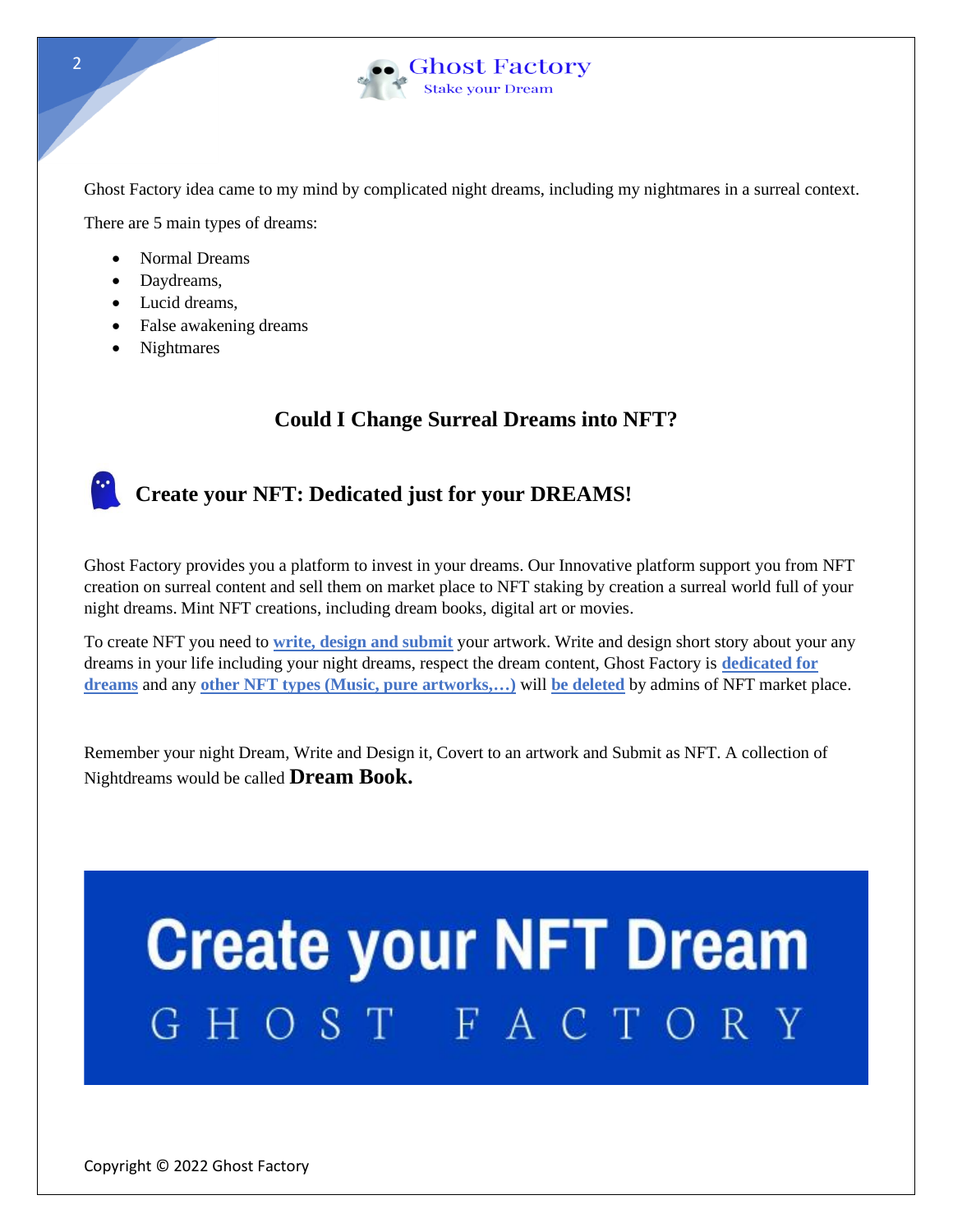

#### **Ghost Factory KYC:**

Professional buyers consider real ownership and copy write of submitted NFTs, so seller can apply for 3 Categories:



Blue: basic KYC and simple way for an exchange to identify Creators, but it doesn't go into much detail about the customer's identity or relevant information. NFT should be approved in the same way.



Double Blue: Much more in-depth verification that includes detailed identification documents such as passports and utility bills.

#### **Invest in Your Dreams!**

#### **NFT Staking: Stake and earn yield on our decentralized NFT Market place**

NFT staking refers to locking up non-fungible tokens on a platform or protocol in exchange for staking rewards and other benefits. Staking NFTs allows holders to earn an income from their collection while maintaining ownership.

Staking NFTs on Ghost Factory Platform in exchange for staking rewards and other benefits is known as our Dream staking. Staking NFTs allows you to profit from your collection while keeping control of it. Finally, it opens up a new way for collectors to profit from your NFT collections. the largest advantage of NFT staking is that you don`t have to transfer ownership or sell your NFT collection.

Staking NFTs allows players to earn money through **Ghost Factory Token (GFR token)** Yield is paid out in the form of GFR tokens. The main advantage of Ghost Factory staking platform development is that the platform would provide rewards based on the Dreams NFT being staked, **Random airdrops** can be claimed, the platform is a regular revenue generator and also an option to earn incentives, and the platform creates trust with the utmost transparency.



#### **GFR Value:**

- 1. Minting: Dreams NFT can be minted only by GFR tokens
- 2. Staking: **Only NFTs of blue tick holders (verified members)** can be staked to earn GFR token and the earned GFR is issued in epochs of 7 days. Any **unstaking before 7 days after staking would be burned** accordingly.
- 3. Vote and Earn: Voting system verified **only by phone numbers** would be considered as extra rewards for Listed NFTs.
- 4. List and Stake: There is no limitation for listing in Market place nevertheless staking needs to be at least blue tick holder (KYC verified).

3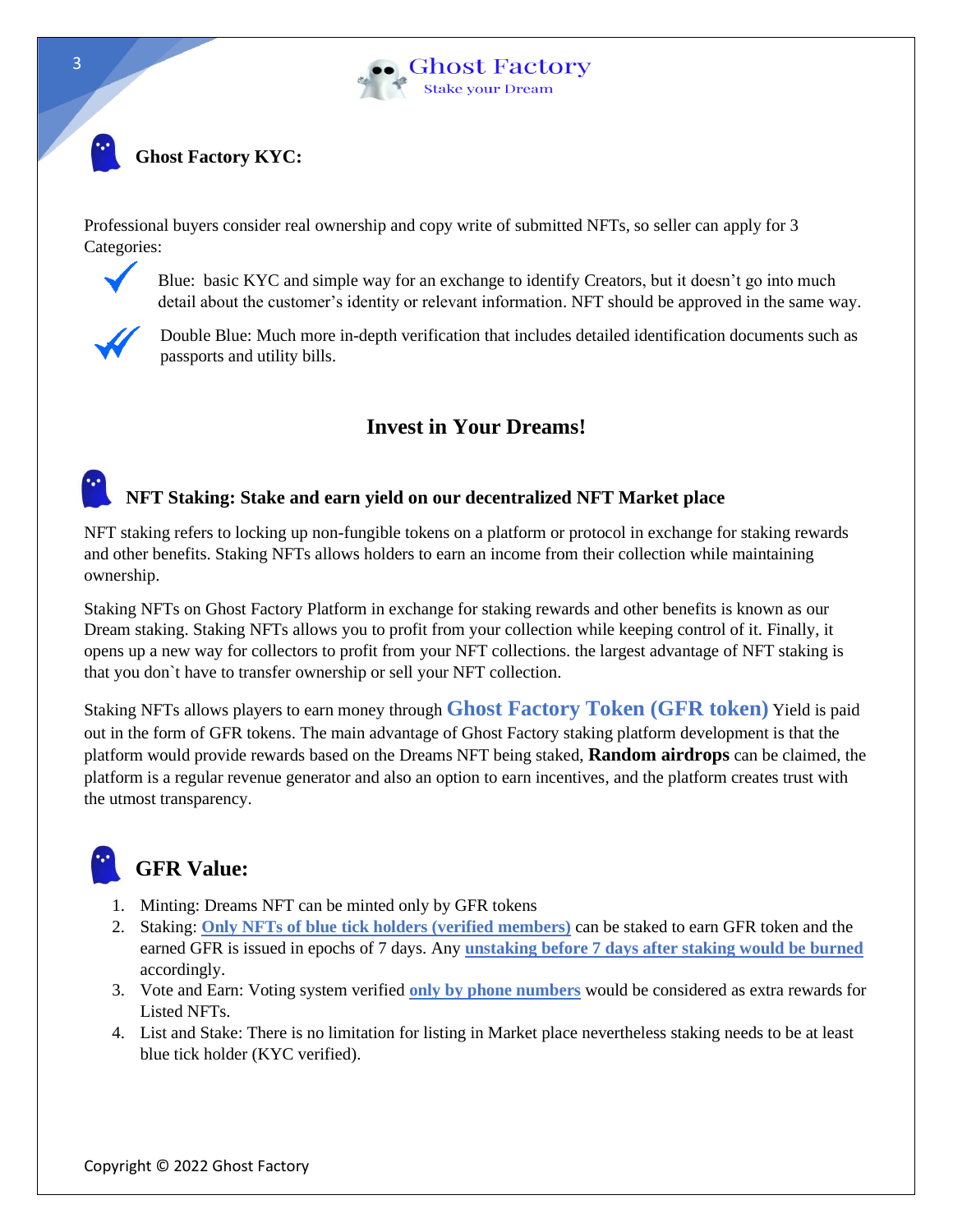

### **Royalty**

- 1. NFT royalties are a pre-programmed percentage of sale prices that get forwarded to the crypto wallet of the original creator. Whether it's the first, second, or hundredth sale, the creator will be issued their cut of the sale in perpetuity without having chase payments.
- 2. NFT royalties rely on smart contracts to function. When an NFT is minted, the governing smart contract is programmed with the royalty terms, including the original creator's crypto wallet address and the amount.
- 3. Ghost Factory Marketplace allows creators to collect royalties between 0-10%. For example; 10% royalty fee from a 2 BNB sale, would see the original creator issued a 0.2 BNB payment automatically.

#### **Your Dream NFT journey starts here:**

- 1. Create your NFT on Platform or purchase a Dream NFT
- 2. Sell or Buy your Dream NFT on our Dedicated NFT market place.
- 3. Register profile or NFT in Platform, register to get more benefit of project such as staking
- 4. Dream NFT staking: Publishing Royalties pool



#### **Phase 1**

- A) Website and White Paper launch
- B) Tokens Lock
- C) Launch and IDO
- D) Launch on BSC chain

#### **Phase 2**

- A) List in Coin Gecko
- B) List in Coin Market Cap
- C) Increase the follower, member and community
- D) Public sales

4

Copyright © 2022 Ghost Factory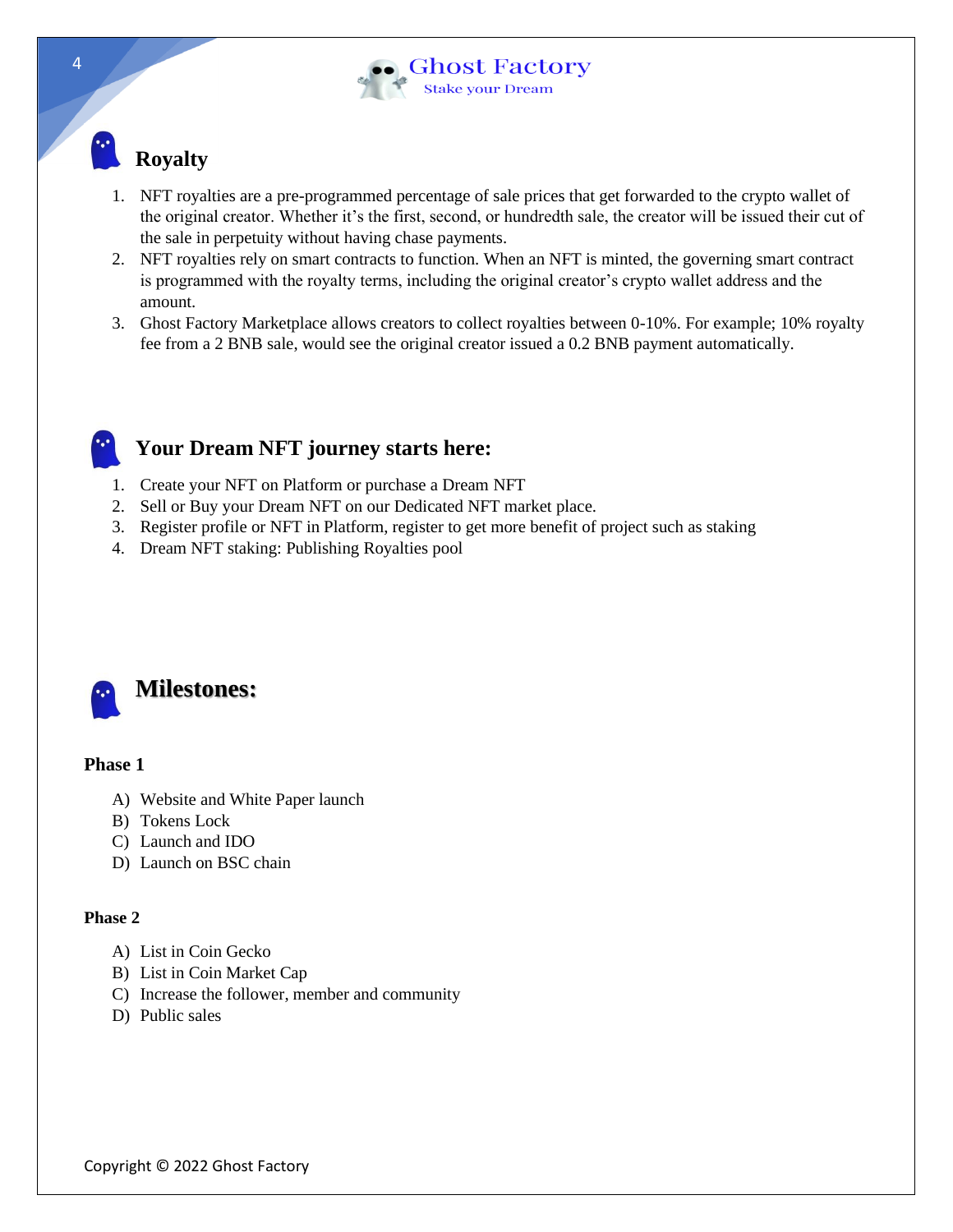

#### **Phase 3**

- A) Staking pool
- B) Collector DAO
- C) App Launch
- D) NFT Market Place
- E) Distribution of NFT and Airdrop committed in Phase one

#### **Phase 4**

- A) IOS and Android Development
- B) Super large community
- C) 24/7 Voice support

#### **Phase 5**

- A) Reaching High Market Cap
- B) More technical development
- C) Play to Earn Game

## **GFR Token:**

GFR is governance token of Ghost Factory. GFR token is used for:

- Trading
- Payment in Market Place
- Rewards

**Token Name & Symbol: Ghost Factory Token(GFR) 0x2FA3C7e81EA8ac617F2Aea97e94AAd88E07507F3 issued on Binance Smart Chain (BEP20).**

**The total supply 2,500,000,000**

**33% tokens Lock for one year**



5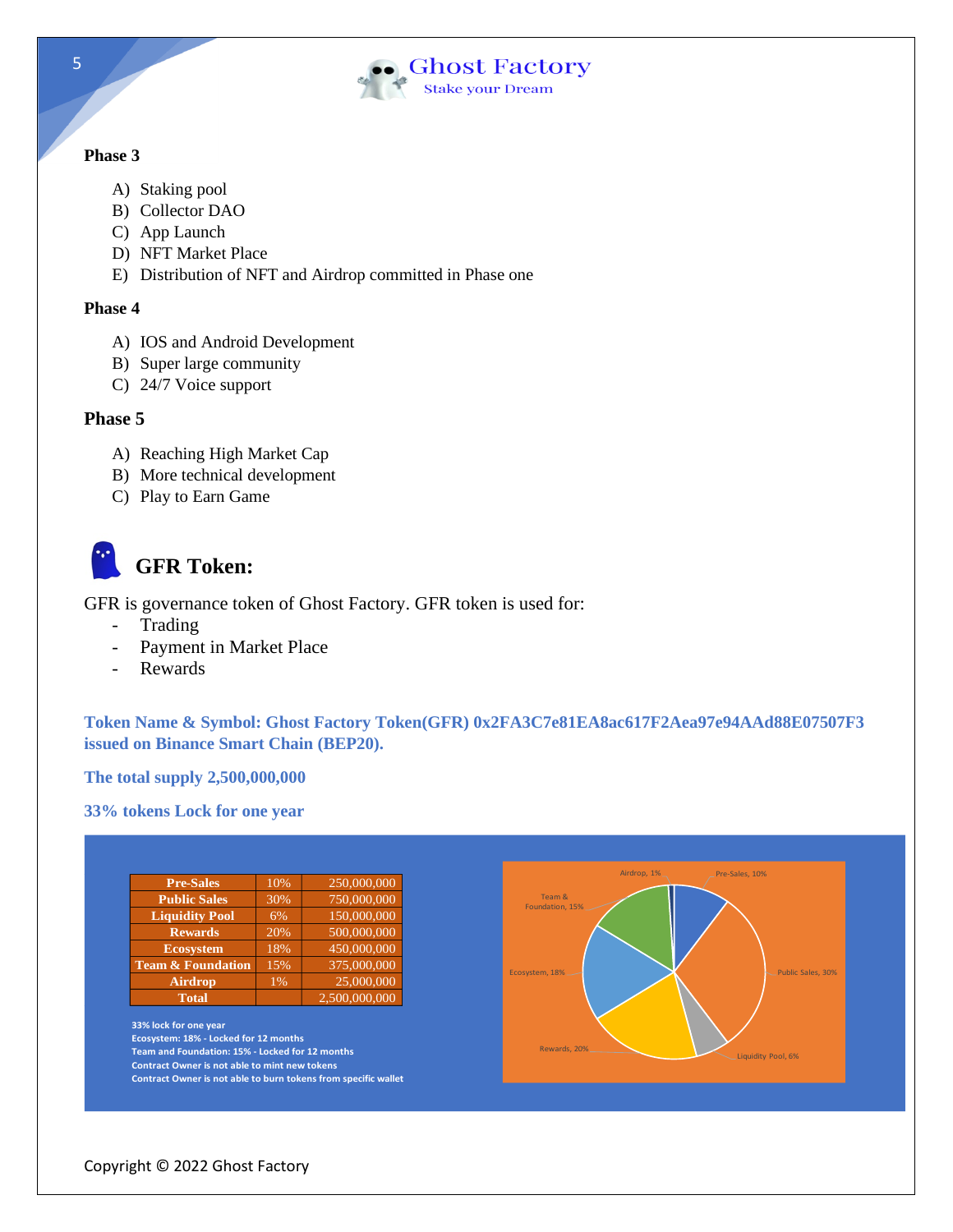

**Lock Tokens Address: Check Lock token TX here:**

**[https://bscscan.com/tx/0xb6289196c89db7d52e8622af22b571bba727cbebdb16915613802a96](https://bscscan.com/tx/0xb6289196c89db7d52e8622af22b571bba727cbebdb16915613802a961a4d7794) [1a4d7794](https://bscscan.com/tx/0xb6289196c89db7d52e8622af22b571bba727cbebdb16915613802a961a4d7794)**



- **Contract Owner is not able to mint new tokens**
- **Contract Owner is not able to burn tokens from specific wallet**
- **Contract Owner is not able to increase fees more than a reasonable percent**
- **Contract Owner is not able to pause transaction**
- **Contract Owner is not able to transfer tokens from specific address**
- **Contract Owner is not able to blacklist wallets from selling**

Buy, Sale and Swap your dreams instantly GHOST FACTORY

Copyright © 2022 Ghost Factory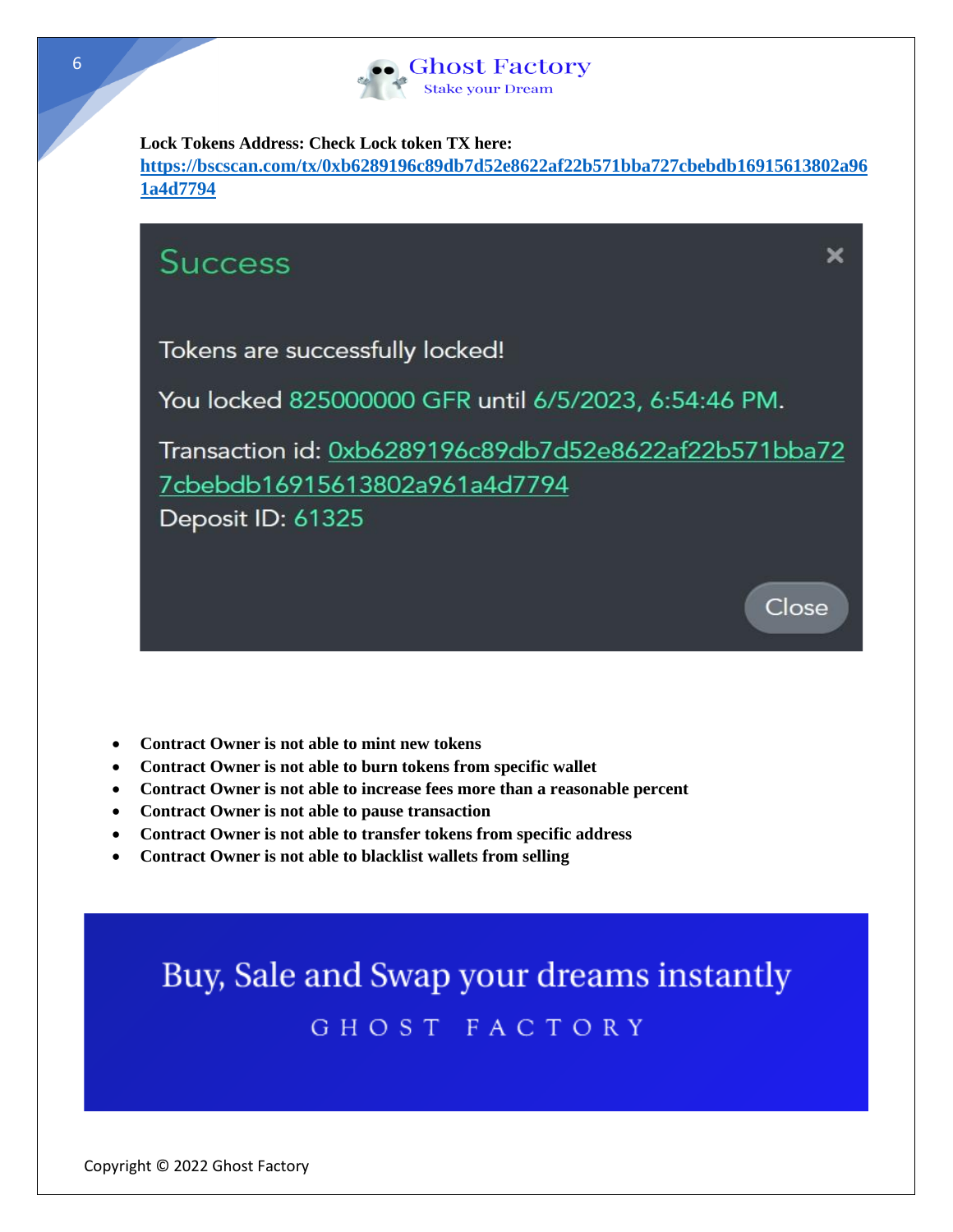

#### **Conclusion:**

**Ghost Factory Platform provides strong features and also supports Creators and Investors in this platform they stake in, as It provides enormous rewards when the assets are staked regularly. Once the platform is fully completed, it shows you a way to enhance your future with rewards at regular intervals. You can start your stake now for a better future. We will develop more unique features in the surreal world where you can play, create, collect, earn, manage and own digital assets in the game. If you are currently looking for a fun and exciting adventure game where progress can be made even with the shortest time that you can dedicate on it, then check what** Ghost Factory **is all about!**

## **Read Carefully: Never Invest in something you Don`t Understand**

Investors invest in things they don't understand all the time, every investor or potential investor needs to learn about investing and that`s why we provided some information about NFT. Please keep in mind that white paper content is not enough to invest and if you are beginner in NFT, we strongly recommend you to study more from useful sources:

- CoinMarketCa[p](http://www.runrex.com/)
- CoinDesk
- Crypto Head
- Cointelegraph
- Engadget
- The Verge
- CoinGeco

#### **Official Channels**

#### Website**: <https://ghostfactory.net/>**

#### Community:

- Global Discord: <https://discord.com/channels/982035917319573534/982036533609627700>
- Global Telegram Channel: <https://t.me/ghostfactoryofficial>
- Global Reddit: <https://www.reddit.com/user/Ghostfactory-net>
- Github:<https://github.com/milanvf>

#### Socials

- Official Twitter: <https://twitter.com/ghostfacto>
- Medium: <https://medium.com/@Ghostfactory>
- Facebook Page: <https://www.facebook.com/Ghost-Factory-111287824933166>
- LinkedIn: <https://www.linkedin.com/company/ghostfactory/>

7